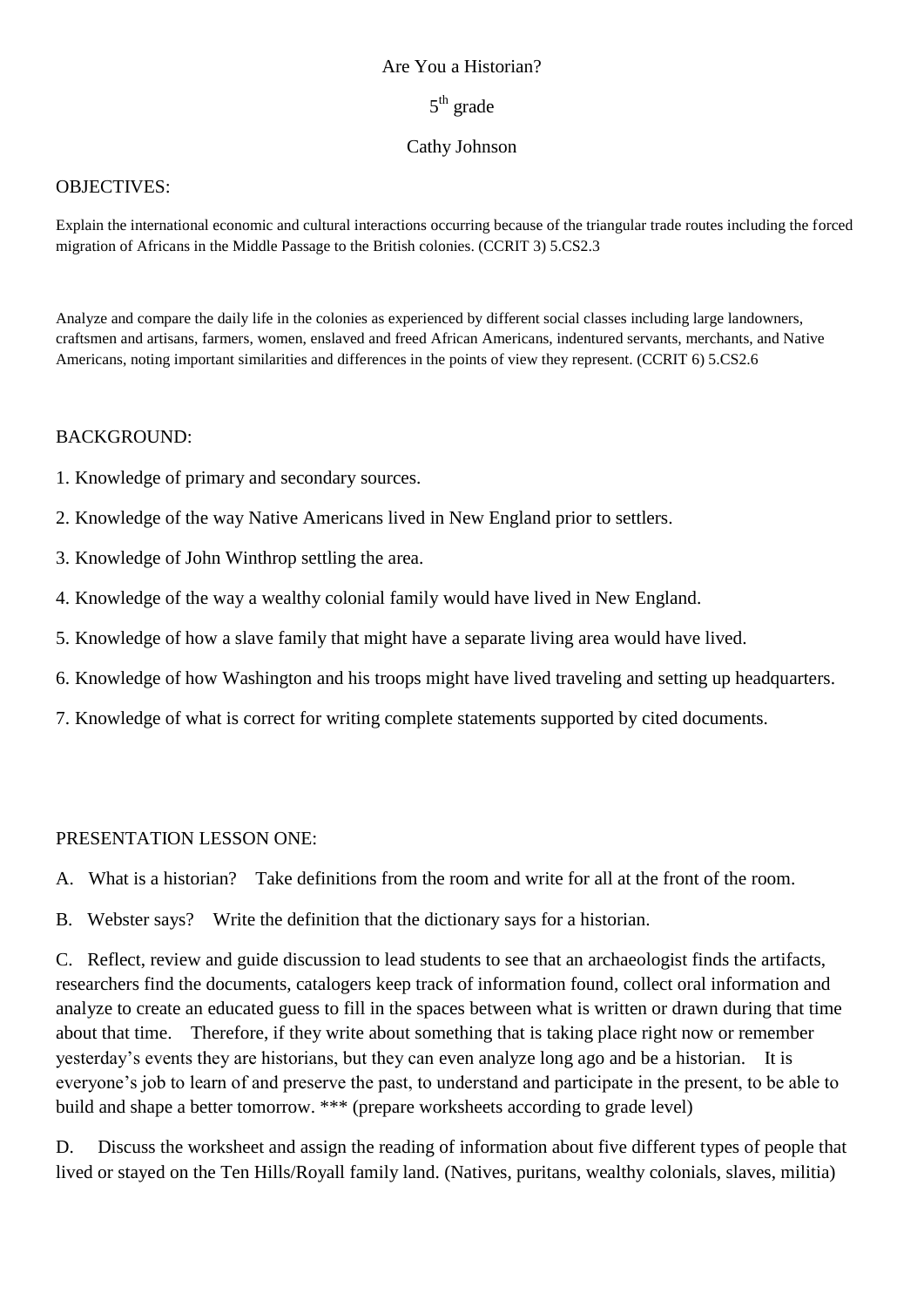### PRESENTATION LESSON TWO:

A. Break into assigned groups. Designate a recorder of information, a legal representative that monitors if instructions are being followed, a preservationist to clean items found, and a sketcher to draw what has been discovered. Also designate a leader for each group and ask each student to sign their name by their duty.

B. The preservationist should get the box. Use a clear plastic box with 5 to 6 items placed in sand (this can be in hardened wet dirt if you have the time for students to excavate and don't need to set up rapidly for following classes.) The box should have a symbol for north on it and the legal representative should make sure it is placed north on the table to help in listing where the item is found. The sketcher should pick up all the tools: toothbrush, paint brush, spoon. The recorder should get worksheet. The leader should get the directions sheet.

C. The leader should insure that everyone has the opportunity to dig. As the artifacts are found, listed, described, sketched and observed students begin to make assumptions as to which group might have used these items.

D. After twenty minutes the items are returned and covered and the box is returned to the main table for the next class. Students complete their group work and begin the assignment due when they return tomorrow.

ASSIGNMENT: Students will each write a half to one page describing their discoveries and which group they believe the artifacts belong to. They must cite reference to a primary or a secondary source, textbook, or internet site. This information can be listed on the back of the page. Students will have a table with the information from previous days available all three days.

## PRESENTATION LESSON THREE:

A. Students will have 10 minutes to complete citations, if needed, or read the next assignment to begin the hour. Assignments will be taken up. Students return to their groups and each leader will present their findings by calling on people in the group to show the drawings and describe what was excavated to the class and then speculate on who would have used the items. After all have presented then the reveal will be made to students.

### EXTENSIONS:

A. Cross curriculum with literature teacher for reading various books that depict this time period.

B. Cross curriculum with science teacher for discussion on excavation and carbon dating.

C. Cross curriculum with art teacher to make various pottery items, or a paper quilt using drawings of items.